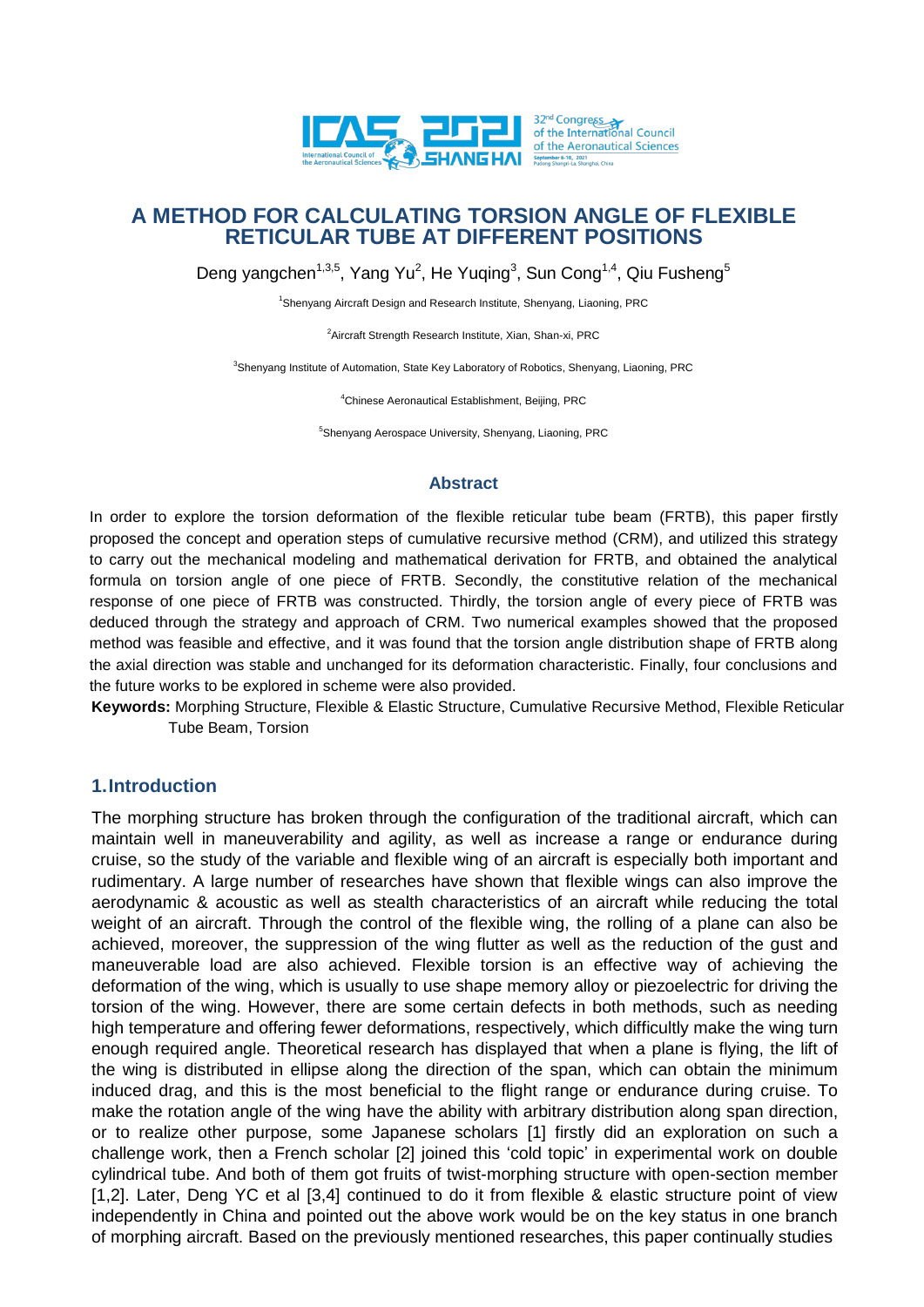the flexible driven beam for leading edge of a wing structure. Once the wings have flexible driven beams, an aircraft has the ability to adapt a variety of flight conditions more efficiently.

It was said that in the period of 1960s or 1970s, there had been an argument about improvement in the performance of a second generation fighter in China, so called 'the Argument by Fang & Gu'. At the time, so as to improve the range at high subsonic cruise of the plane with large sweepback of the wing, the leading-edge of the wing along the span-wise should be turned downward a few degrees in advance was proposed, but it would led to reduce the aircraft's maneuverability and agility. In short, the previous method was unable to meet the performance of cruise range and maneuverability for dog-fighting, simultaneously. But here, the research on the flexible and elastic structure will be the basic study and effective solution to such types of above problems.

## **2. The Application Theory of FRTB Established**

Here, the flexible driven beam is composed of many unit structures which are netlike or reticular. The shape, length, angle and thickness as well as width of each part in every unit has an effect to the torsion angle of this kind of flexible & elastic structure, so constructing the mechanical modeling of the structure is necessary for obtaining the relationship between these above mentioned parameters and the function of torsion angle.

The structure of FRTB should be simplified, so as to study the mechanical properties of flexible reticular structures and facilitate mathematical derivation, and the basic assumptions are as follows: (1) All the structural materials used are isotropy; (2) The structure is ideal, whose structural response conforms to linear and elastic hypothesis; (3) In the process of deformation, this structure does not consider tension deformation, only considering bending and shearing deformation; (4) The rings in the structure regard as rigidity. On the basis of these assumptions, the structure of FRTB on mechanical modeling and deformation derivation will be carried out.

In this paper, the problem of torsion deformation of the FRTB was studied, although it was a typical geometric large deformation, but it was not difficult to find that the deformation had obvious large deformation with small strain characteristics. In order to solve this kind of problem, the paper put forward the 'cumulative recursive method' (CRM). The definition of CRM was to decompose the large torsion angle of structure into two parts, corresponding to elastic torsion and rigid rotation, respectively. The following would give the usage principle of CRM in detail at Section 4.

# 2.1 Mechanics modeling of the FRTB

When the uniform hollow tube beam is twisted, the torsion angle of each station is a constant, but it cannot realize the different angle in different stations along the axial direction. Meanwhile, when torsion acts on the tube beam which is composed of flexible mesh structure, the torsion angle of different position can be obviously different, and of course, it means that the angle distribution can be designed as required. In order to obtain the greater torsion deformation for a leading or trailing edge of an aircraft wing, and meet a required torsion angle distribution, a type of FRTB was set forth here, and up till now it might be a feasible choice for this challenge work.

As shown in figure 1, in this paper every piece of FRTB was composed of three parts corresponding to 'diamond-shaped', 'straight bar shaped' and 'toroidal shaped' (in below figures, they were called 'rigid rings') components, respectively. The first two components were jointly to bear the torque and had the ability to provide various torsion angles at different stations of rigid rings. Rigid rings had two main functions, 1) to transform the torque into concentrated forces acting on the 'straight bar shaped' components which connect the rigid ring, 2) to prevent the FRTB from instability in the process of torsion deformation.

In order to facilitate the structural response of the FRTB, the structure of figure 1 was expanded into a piece of plane, as demonstrated in figure 2.

The common characteristics of the three parts previously mentioned in figure 1 and figure 2 were extracted, and several parameters were selected to describe these characteristics in accordance with the principle of mechanics, so as to construct the basic model for analysis of mechanics, which was called 'basic unit', where,  $\alpha$  was the half angle of the 'diamond shaped' part and its components' lengths were 'a' & 'L', respectively. As well as its width and thickness of the components were 'b' & 't', respectively, as shown in figure 3. Furthermore, it was easy to see the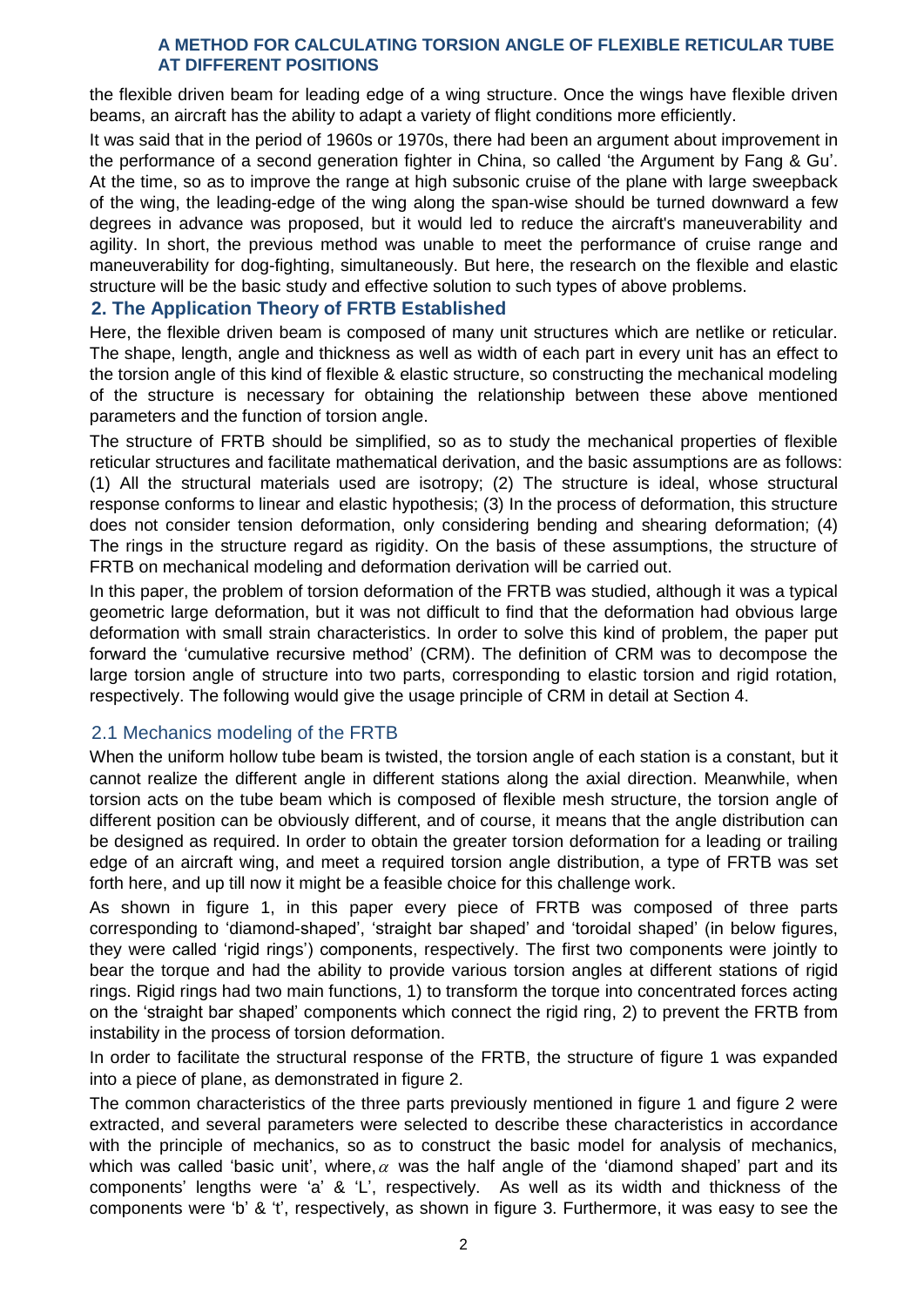FRTB consisting of several basic units above mentioned in figure 3, and the authors supposed that the number of 'basic unit' along axis and vertical/tangent direction of the FRTB were M and N, respectively, as illustrated in figure 2.



Expanded Rigid Rings in the Form of Lines



Figure 1 – Structure layout of the FRTB Figure 2 – A plane of the expanded FRTB Following was a concept of torsion deformation of this kind of FRTB. The concept was usually defined in some papers [1-4] by the angle relative to the constraint station section. The torsion angle defined in this way was not only related to the torsion moment, but also to the distance of the station acting on load. But here, we gave another definition, which meant the torsion angle of the section was just relative to itself torsion moment, and had nothing with the distance of the station.

### 2.2 Based on the torsion deformation of the above construction model

Using the rigid ring, the torque of the FRTB was transformed into a number of tangential forces along the tangent direction of every rigid ring, and having the expression (1) as below.

$$
T = N \ast F \ast R \tag{1}
$$

Where, T indicated the torque of the FRTB, N stood for the number of basic units along the tangent direction of the FRTB; F represented the shear-force along the tangent direction of the FRTB, R indicated the radius of the FRTB. The description of the above mentioned parameters was shown in figure 4.



Figure 3 – Feature description of basic unit Figure 4 – Load transformation of FRTB section Figure 5 – Model to solve basic unit

The geometric relationship between figure 3 and figure 4 could be obtained in expression (2) as below.

$$
R = N * L * sin\alpha/\pi
$$
 (2)

Out of formula (1) and (2), Expression (3) could be deduced easily as below.

$$
F = \pi T / (N^2 * L * sin\alpha)
$$
 (3)

Where, the parameters in formula (2) and formula (3) were defined previously as demonstrated in figure 3 and figure 4. In order to solve the torsion deformation of the FRTB in figure 1, the procedure here started firstly with the deformation of the basic unit in figure 3, and its simplified mechanical model was pictured in figure 5. Then, the curvature of the FRTB was deduced and **Example 1.** The model in figure 4-Load transformation of FRTB section Figure 5-Model to solve basic unit<br>tric relationship between figure 3 and figure 4 could be obtained in expression (2) as<br> $R = N * L * sin\alpha/\pi$  (2)<br>parameters

calculated. From the circular equation  $X^{2} + Y^{2} = N^{2} \cdot L^{2} \cdot \sin^{2} \alpha / \pi^{2}$ and the basic curvature formula  $=$  $K = Y$ 

 $\left(1+Y^{2}\right)^{1.5}$  $\left(1+Y^{2}\right)$  $\left(1+Y\right)$ of the FRTB in figure 1, it was not difficult to deduce and gave the curvature expression  $\binom{K=\pi}{N}$  *L* · sin *a*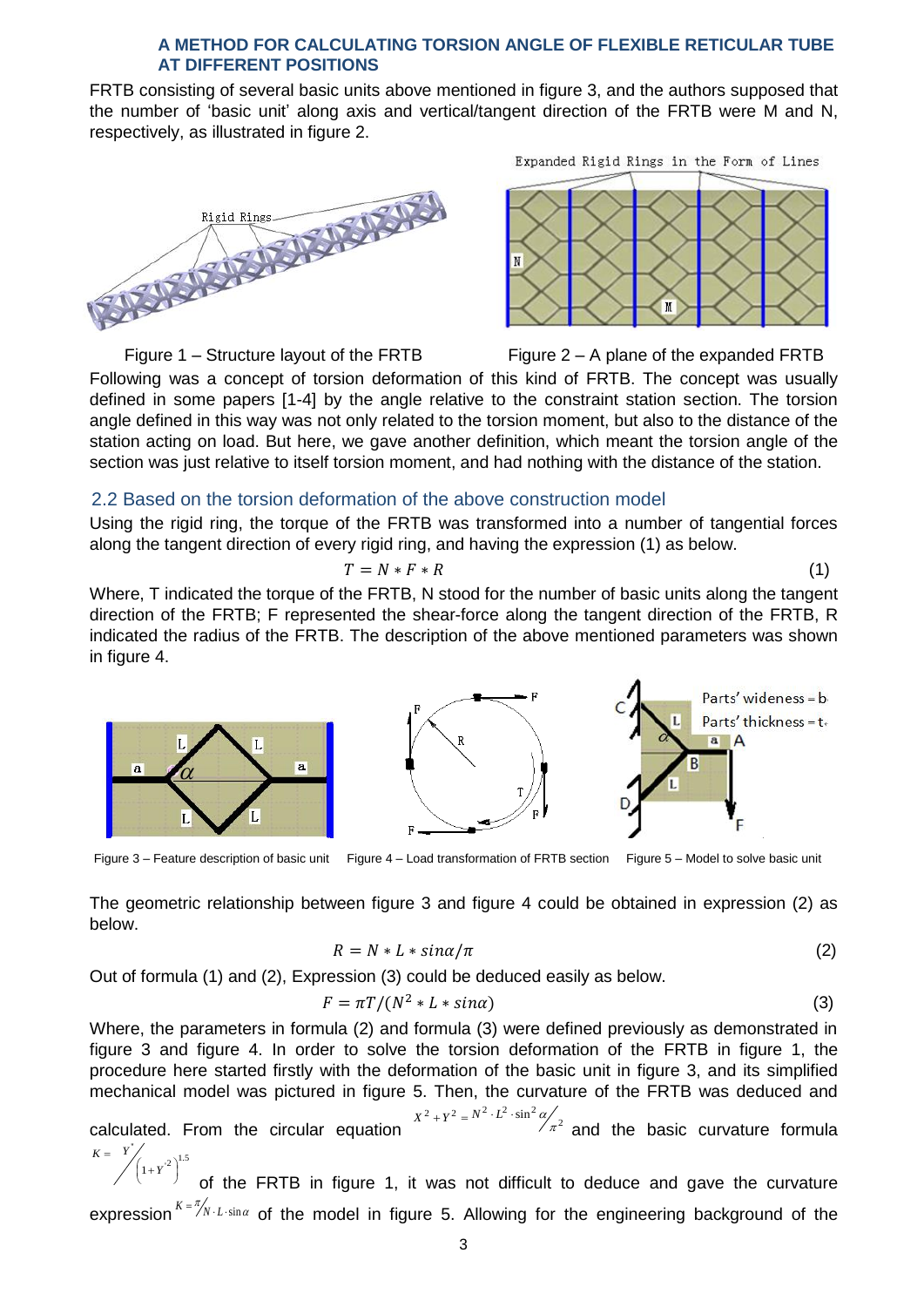practical problem, according to the specific parameter values of the following calculation example, and substituting them into the curvature formula, the authors could get  $K = 0.0429$ , which showed that the curvature of the FRTB studied in this paper was very small. Therefore, the influence of small curvature could be omitted here and considered in subsequent derivation in other paper.

According to the coordinate of deformation, the mechanical solution of the model in figure 5 was deduced in expression (4) as below.

$$
\Delta_A = \frac{Fa^3}{3EI} + \tan\left(\frac{FaL}{8EI}\right) \times \left(a + L\cos\alpha\right) + \frac{3F aL^2 \cos\alpha}{8EI} + \frac{FL\sin^2\alpha}{Ebt} \tag{4}
$$

Where, E was Young's modulus, I  $=$   $\mathrm{^{tb^3}/_{12}}$ , and as before, the meaning of other parameters was explained and given in figure 3 and figure 4.

Furthermore, the rotation angle of the rigid ring at point A in figure 5 could be determined in expression (5) (which could be regarded as relative to itself or relative to the constraint points C and D) as following.

$$
\varphi_A = \frac{\pi \Delta_A}{N L \sin \alpha} \tag{5}
$$

Substituting formula (3) and  $I = {tb^3}/{12}$  into formula (4) and substituting the results of formula (4) into formula (5), then expression (6) could be deduced as below.

$$
\varphi_A = \frac{\frac{4\pi^2 T a^3}{N^2 L \sin \alpha E b^3 t} + \pi \tan \left(\frac{3\pi T a}{2N^2 \sin \alpha E b^3 t}\right) \times (a + L \cos \alpha) + \frac{9\pi^2 T a L}{2N^2 \tan \alpha E b^3 t} + \frac{\pi^2 T \sin \alpha}{N^2 E b t}}{N L \sin \alpha}
$$
(6)

It was not difficult to find that the relative twist angle between the two rigid rings in figure 3 (corresponding to the two adjacent rigid rings in figure 1) was twice as large as  $\varphi_A$ , that was the expression (7) as below.

$$
\varphi_r = 2\varphi_A = \frac{2\pi\Delta_A}{N L sin \alpha} \tag{7}
$$

Out of figure 1, figure 3 and figure 5, it could be seen that the two adjacent rigid rings twisted  $\varphi_A$ with respect to the symmetry plane CD, but only in opposite directions. Therefore, the relative twist angle of the two adjacent rigid rings should be  $\varphi_{\rm r}$  logically and reasonably.

From the design point of view, the 'straight bar shaped' component length was set as 'a'. And for FRTB all components' width and thickness were set as 'b' and 't' respectively. The length of the 'diamond shaped' member was set as one parameter 'L', and the half included angle was set as 'α'. Meanwhile, all these parameters could take different values between different two rigid rings, so that it not only considered low-cost manufacturing, but also expanded the design space and was convenient for design. Allowing for the perspective of low-cost manufacturing, the wall thickness of't' of the whole FRTB was set as a constant.

It was easy to see the FRTB of figure 1 had a total number of (M+1) rigid rings. From the above deduction and demonstration, it could be found that the relative torsion angle of two adjacent rigid rings was  $\varphi_{ri}$  i = 1 ... M, where  $\varphi_{ri}$  was displayed in expression (8).

$$
\varphi_{ri} = 2^{\frac{4\pi^2 T a_i^3}{N^2 L \sin \alpha E b_i^3 t} + \pi \tan \left(\frac{3\pi T a_i}{2N^2 \sin \alpha E b_i^3 t}\right) \times (a_i + L \cos \alpha) + \frac{9\pi^2 T a_i L}{2N^2 \tan \alpha E b_i^3 t} + \frac{\pi^2 T \sin \alpha}{N^2 E b_i t}}_{N L \sin \alpha}
$$
(8)

Facing to the calculation of torsion angles at different stations, the paper set forth the concept and applied the principle of CRM. CRM was proposed for the geometrically nonlinear mechanical problem of 'small strain with large displacement'. The strategy and procedure were to decompose 'large displacement' into 'elastic displacement and rigid movement' and to utilize superposition principle to solve it. The characteristic of this method was that if we wanted to solve the torsion angle  $\varphi_i$  at station i, we must first solve the torsion angle  $\varphi_{i-1}$  at station i-1. Moreover, the torsion angle  $\varphi_{i-1}$  had influence on not only the torsion angle  $\varphi_i$ , but also the torsion angle  $\varphi_{i+1}$ , which was the origin of this name coming from, to some extent.

Using CRM and combined with formula (8), the torsion angle at each rigid ring station of the FRTB in figure 1 could be deduced, as illustrated in expression (9).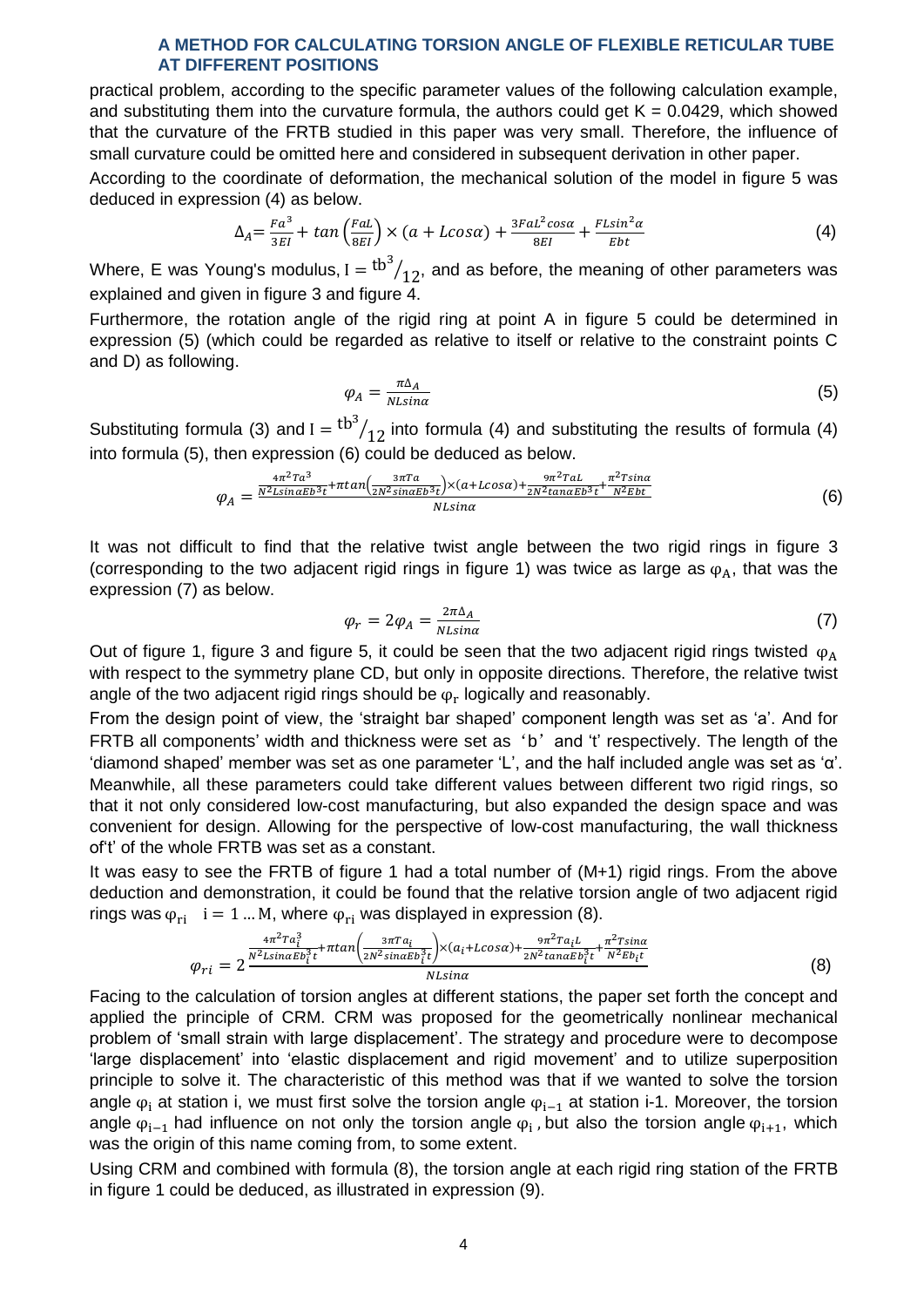$$
\varphi_{j} = 2 \sum_{i=1}^{j-1} \frac{4\pi^{2} \Gamma a_{i}^{3}}{N^{2} L sin \alpha E b_{i}^{3} t} + \pi tan \left( \frac{3\pi \Gamma a_{i}}{2N^{2} sin \alpha E b_{i}^{3} t} \right) \times (a_{i} + L cos \alpha) + \frac{9\pi^{2} \Gamma a_{i} L}{2N^{2} tan \alpha E b_{i}^{3} t} + \frac{\pi^{2} T sin \alpha}{N^{2} E b_{i} t}
$$
\n
$$
i = 1, \dots M; \quad j = 2, \dots M + 1
$$
\n(9)

The meaning of each parameter in formula (9) has been defined in previous paragraphs, where,  $\varphi_{i=1} = 0$  was expressed as the constraint end.

### **3 Examples of the FRTB**

Two examples were given here to answer two questions, which were the constitutive relation of the FRTB and a good design-ability of the proposed method.

The provided known parameters' values were illustrated in Table 1. Substituting the parameters' values in table 1 into formula (2), the average diameter of the FRTB could be obtained as  $D_{av}$  = 46.6mm. Furthermore, there were  $D$ in\_dia = 44.6mm, and Dout\_dia = 48.6mm, respectively, according to figure 1 and table 1. The FRTB was made of spring steel with modulus  $E =$ 20000kg/mm2, and all rigid rings were set 6 mm in width as well for two examples. Table 1- Known Parameters of FRTB Structure

| parameter | mm<br>a,    | ' mm<br>,, | $\sim$<br>rad<br>u      | mm                 | mm<br>υ, | . . | W   | $\gamma$ mm<br>$L_{total}$ |
|-----------|-------------|------------|-------------------------|--------------------|----------|-----|-----|----------------------------|
| value     | うに<br>10.35 | 20.7<br>-  | 74<br>T<br>. . <i>.</i> | $\overline{a}$ . v | 2.659    | ັ   | ⊥ ∪ | 500.0                      |

## Example 1

Here, the corresponding parameter values of any 'basic unit' in the whole FRTB were the same, which would not affect the answer to the constitutive relation. The specific meaning of parameters in table 1 was also displayed in figure 1 to figure 3.

Substitute the parameters' values in table 1 into formula (3), and the shear-force could be obtained as F=8.5853T..

Again, substituting the parameters' values in table 1 into formula (4), the relative displacement of adjacent rigid rings of the FRTB could be calculated as below.

$$
\Delta = 2\Delta_A = 0.3043T
$$

From formula (6) or formula (7), continually, the relative torsion angles of adjacent rigid rings of the FRTB could be gotten as well.

$$
\phi_r=0.02618T
$$

When T = 1 kgm, then, there were  $\varphi_r = 0.02618 \text{rad} = 1.5^{\circ}$ , and meanwhile, F = 8.5853 kg.

Finally, the torsion angle of each rigid ring of the FRTB could be computed out of formula (9), as depicted in table 2 for details.

| Rings' No.        | $i=1$ | $i=2$ |                     |         |         | $j=3$   $j=4$   $j=5$   $j=6$   $j=7$   $j=8$ |                                                                       |     | $j=9$   $j=10$   $j=11$ |
|-------------------|-------|-------|---------------------|---------|---------|-----------------------------------------------|-----------------------------------------------------------------------|-----|-------------------------|
| Tube Station (mm) |       | - 50  | $100 \mid 150 \mid$ | 200 250 | 300 350 |                                               | 400                                                                   | 450 | 500                     |
| Torsion Angle (°) |       |       |                     |         |         |                                               | $0.0$   1.5   3.0   4.5   6.0   7.5   9.0   10.5   12.0   13.5   15.0 |     |                         |

Table 2- Torsion Angles of FRTB at Different Stations along Axial Direction

### Example 2

This example was used to test whether the algorithm given in this paper was designable or not, among which, the target value of twist angle distributed as ellipse along the axial direction of FRTB was illustrated in Table 3.

Table 3- Target Values of Torsion Angles Distributed Elliptically along the Axial Direction of FRTB

| mm.              | 50   | 100  | 150  | 200  | 250         | 300 | 350              | 400 | 450        | 500  |
|------------------|------|------|------|------|-------------|-----|------------------|-----|------------|------|
| $\varphi(\circ)$ | 0752 | 3031 | 6909 | 2523 | 2.0096<br>റ | 3.0 | 2879<br>$\Delta$ | 6.  | 4617<br>8. | 15.0 |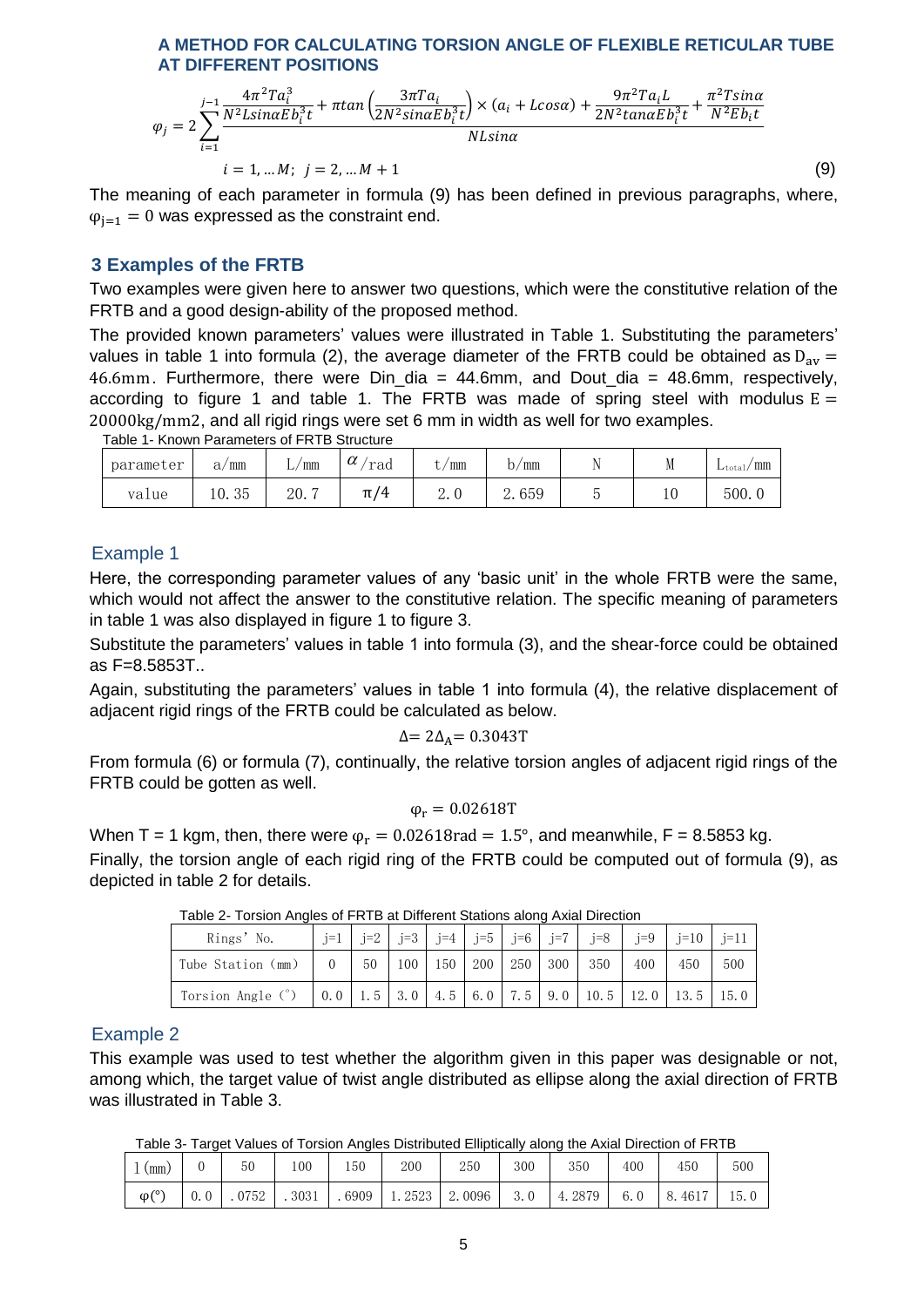In order to achieve the design target values in Table 3 of the FRTB, the design task was carried out based on the data in Table 1 and only with the width 'b' as the design variable (other parameters' values were unchanged owing to easy manufacture). Using table 3 and formula (9), taking the torque  $T = 1.35$  kgm, we could get  $F = 11.59$  kg, and the relevant results were in table 4. The design target values in table 3 and the design result values in table 4 could be seen in figure 6, and their relative errors could be seen in table 5, where, the specific error calculation was based on

the expression of  $\mathrm{Error} = \frac{1}{2}$  $\sqrt{\varphi_{\mathrm{target}}}.$ 



Table 4- Component-Width and Torsion Angle of Each Rigid Ring along the Axial Direction of FRTB

Figure 6 – Target value and design value of torsion angle of ellipse distribution along axial direction of FRTB

|       |    | Table of Twiatry Life value of Tolorer Angle Distribution along Axial Direction of Five D |     |                   |     |     |                                                                |     |     |     |       |  |  |  |
|-------|----|-------------------------------------------------------------------------------------------|-----|-------------------|-----|-----|----------------------------------------------------------------|-----|-----|-----|-------|--|--|--|
| (mm)  |    | 50                                                                                        | 100 | .50               | 200 | 250 | 300                                                            | 350 | 400 | 450 | 500   |  |  |  |
| Error | 0% | $-0.8\%$                                                                                  |     | $-198\%$ $-015\%$ | 0%  |     | $-0.03\%$   $-0.0143\%$   $-0.0212\%$   $-0.092\%$   $-0.04\%$ |     |     |     | .211% |  |  |  |

Table 5- Relative Error Value of Torsion Angle Distribution along Axial Direction of FRTB

# **4 Discussions on FRTB**

# **a)** For example 1

The data relationship between deformation torsion angle and applied torque at different stations of the FRTB could be seen in table 6 and figure 7, respectively.

Out of table 6 and figure 7, it could be observed that 1) The torsion angle was linearly distributed with the length of the FRTB along axial direction; 2) The torsion angle of the FRTB was linearly related to the applied torque at the same station along the axial direction.

| Station (mm)  | $\theta$ | 50  | 100       | 50  | 200 | 250 | 300 | 350 | 400 | 450            | 500  | Torque    |
|---------------|----------|-----|-----------|-----|-----|-----|-----|-----|-----|----------------|------|-----------|
|               |          |     |           |     |     |     |     |     |     |                |      | $(Kg-m)$  |
| Torsion-Angle | 0.0      | 0.5 | $\cdot$ 0 | 1.5 | 2.0 | 2.5 | 3.0 | 3.5 | 4.0 | 4.5            | 5.0  | $T = 1/3$ |
| (°)           | 0.0      | 1.0 | 1.5       | 3.0 | 4.0 | 5.0 | 6.0 | 7.0 | 8.0 | 9.<br>$\theta$ | 10.0 | $T = 2/3$ |

0.0 | 1.5 | 3.0 | 4.5 | 6.0 | 7.5 | 9.0 | 10.5 | 12.0 | 13.5 | 15.0 | T=1

Table 6- Relationship between Torsion Angle and Torque Applied along Axial Distribution of FRTB in Example 1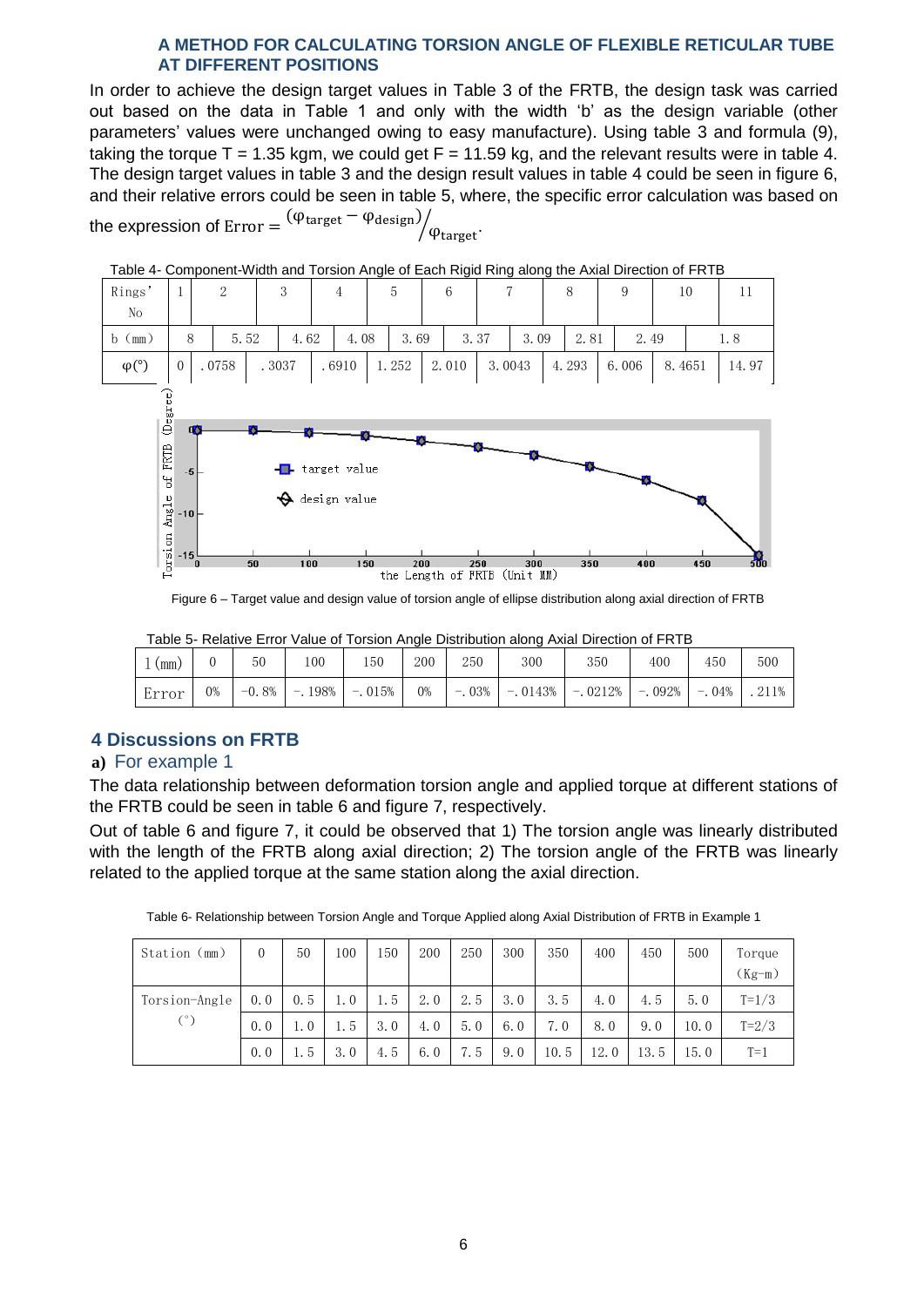

Figure 7 – Different torques and corresponding torsion angles along the axial direction of the FRTB in example 1.

## **b)** For example 2

The data relationship between torsion angle and applied torque at different stations of FRTB could be seen in table 7 and figure 8, respectively.

Out of table 7 and figure 8, it could be observed that 1) The torsion angle and the length of the FRTB along the axial direction had an oval distribution relationship; 2) The torsion angle of the FRTB was linearly related to the applied torque at the same station along the axial direction.

| Station<br>$\text{mm}$ ) |     | 50    | 100    | 150   | 200    | 250    | 300    | 350    | 400    | 450    | 500   | Torque<br>kgm) |
|--------------------------|-----|-------|--------|-------|--------|--------|--------|--------|--------|--------|-------|----------------|
| Torsion                  | 0.0 | .0253 | . 1012 | 2303  | .4174  | .6701  | 1.0014 | 1.4310 | 2.0018 | 2.8217 | 4.99  | $T=0.45$       |
| Angle                    | 0.0 | .0535 | . 2025 | .4607 | .8349  | 1.3401 | 2.0029 | 2.8620 | 4.0037 | 5.6434 | 9.98  | $T=0.90$       |
| $(^\circ)$               | 0.0 | .0758 | .3037  | .6910 | 1.2523 | 2.0102 | 3.0043 | 4.2930 | 6.0055 | 8.4651 | 14.97 | $T=1.35$       |

Table 7- Relationship between Torsion Angle and Torque Applied along Axial Distribution of FRTB in Example 2



Figure 8 – Different Torque and Corresponding Torsion Angle along the Axial Direction of FRTB in Example 2

### **c)** Phenomena and explanations

The design objective of the scheme of example 1 was to answer the constitutive relation of the FRTB, so the scheme was designed as simple as possible. The technical approach adopted was 'the torsion angle and the length of the FRTB were linearly distributed along the axial direction'. Meanwhile, the design objective of the scheme of example 2 was to answer if the FRTB structure had a good design-ability or not. Moreover, in combination with the future application background, the technical approach adopted was 'the torsion angle and the FRTB had an oval distribution relation along the axial length'.

Further study to the above mentioned results expressed that the FRTB proposed in this paper had the 'inertia' attribute, which the distribution form of torsion angle remained unchanged during the torque load action. For example, the twist angle distribution curves corresponding to different torques in Example 2 were as following.

when T = 0.45kgm, then there was 
$$
\frac{x^2}{500^2} + \frac{y^2}{5^2} = 1
$$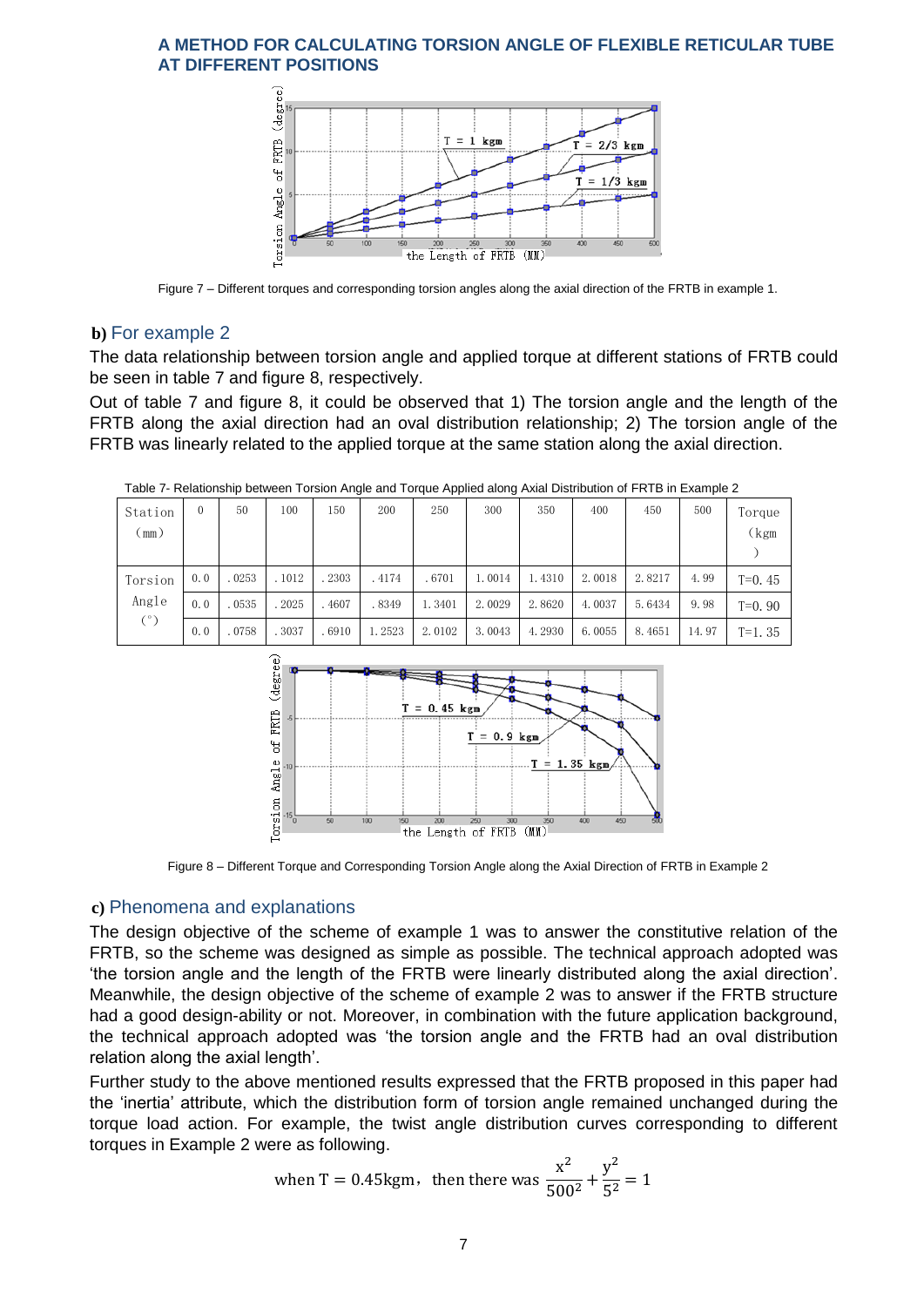when T = 0.9kgm, then there was 
$$
\frac{x^2}{500^2} + \frac{y^2}{10^2} = 1
$$
  
when T = 1.35kgm, then there was  $\frac{x^2}{500^2} + \frac{y^2}{15^2} = 1$ 

The shapes of the previously mentioned three curves were shown in figure 8, respectively. Their curve-distributions were always in the form of ellipse and would not change, wherein the physical meaning of the major half axis of ellipse was the length of FRTB. And the physical meaning of the minor half axis of ellipse was the torsion angle at the outer end of the FRTB.

In addition, the following phenomena could be observed from the results of example 1 and example 2 (as shown in figure 7 and figure 8, respectively).

- 1)At the same station, the torsion angle of the FRTB always had a linear relationship with the applied torque.
- 2)Along the axial direction of the FRTB the relationship between the torsion angle at different stations and the applied torque was designable, which could be either linear or non-linear. For example, Example 1 gave a linear relationship, while, example 2 offered the nonlinear relation of elliptic distribution.
- 3)Along the axial direction of the FRTB, the shape characteristics of the center line of the basic unit (figure 3) after torsion deformation were shown in figure 9, wherein,  $\Delta_A$  was calculated in formula  $(4).$
- 4)Furthermore, it could be concluded that the method proposed in this paper were able to give the twist angle distribution satisfying the design requirements.
- 5)The torsion of FRTB studied in this paper could be regarded as a kind of extending Saint Venant torsion with additional design requirements.



Figure 9 – The Characteristics of Basic Element's Dual-way Torsion Deformation Centerline

From the derivation process of the previous theoretical formulae and specific examples, it could be seen how the CRM decomposed the large displacement of the FRTB into elastic displacement and rigid movement. The torsion angle  $\varphi_i$  obtained here was the rigid movement in  $\varphi_{i+1}$ . Constraining the position of the FRTB at the station of angle of  $\varphi_i$ , the torsion angle at  $\varphi_{i+1}$  position was found to be the elastic displacement in angle of  $\varphi_{i+1}$ . It was precisely such 'accumulation' and 'recurrence' steps that realized the solution of large torsion deformation of this kind of FRTB. Of course, in the solution process, looking at this strategy from the perspective of boundary constraints point of view, it could also be called 'constrained movement method' (CMM), which could also deeply reflect the characteristics of this operation.

### **5 Conclusions and Prospects**

Through the study in this paper, the authors could draw the following four conclusions.

- 1) The concept of FRTB proposed in theory and the modeling strategy based on the CRM/CMM principle have realized the establishment of the constitutive relation of the FRTB and formed a set of complete design method accordingly.
- 2) The examples showed that the method was not only feasible but also effective, and could complete the task quickly according to the specific design requirements.
- 3) It was found that the given FRTB had stable torsion deformation characteristics in mechanical properties.
- 4) On the whole, the CRM or CMM proposed to study and solve the large deformation problem of the FRTB could reasonably convert large displacement into a combination of elastic displacement and rigid movement, which made this kind of problem skillfully solved.

Finally, a brief plan for the next work step was given. According to the technical scheme of the